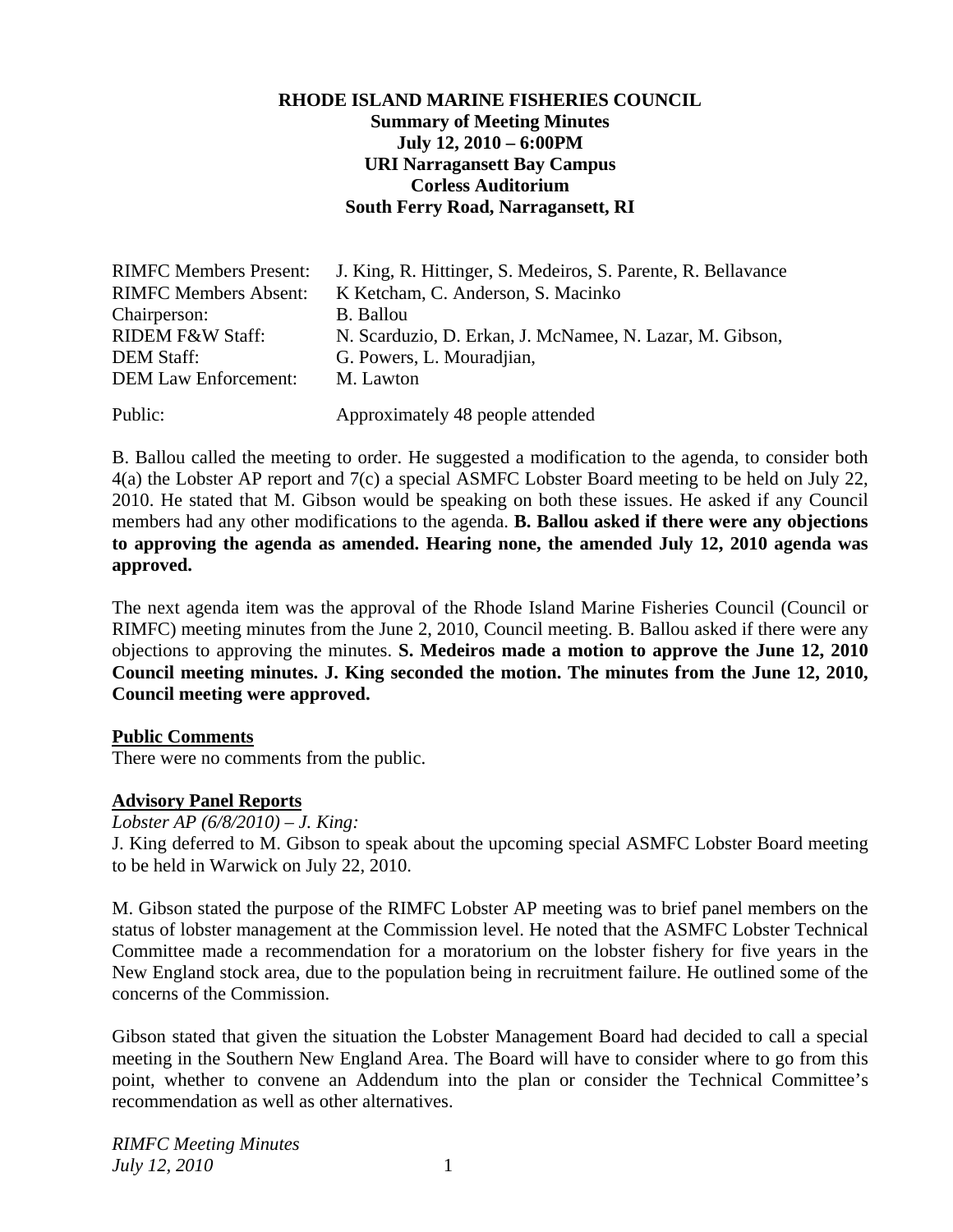Gibson also noted that the ASMFC Area 2 LCMT meeting that was scheduled for Tuesday, July 15, 2010 had been cancelled., noting they did not think there was a need for a meeting until after the July 22, ASMFC Lobster Management Board meeting.

#### *Shellfish AP (6/23/2010) – J. King:*

J. King reviewed the minutes from the meeting stating they wanted to have an early meeting to start discussions on the 2010 winter management area opening schedule and other proposals. He noted there was a correction to the dates recorded in the minutes, that they also wanted December 21  $\&$  22 opened.

King stated that the RI Shellfishermen's Association (RISA) proposed that the western part of Greenwich Bay be divided into two separate sections for 2010. They also proposed the need for managing access to the new area(s) and a variety of proposals, all of which the Division of Fish and Wildlife, and the Division of Enforcement would need time to conduct dredge surveys and time to consider each proposal.

J. King noted the RISA also proposed that harvest within Potowomut Shellfish Management Area "A" be changed from seasonal access to year-round access (no closed season, sunrise to sunset, 3 bushel possession limit. RISA also proposed that the boundary between Potowomut "A" and High Banks Shellfish Management Area be changed. Finally, it was proposed starting February 1, 2010 that High Banks, Bissel Cove, and Bristol Shellfish Management Area be open to shellfishing from sunrise to sunset, seven days a week until April 30, 2011.

King commented that all proposals would need further review by DEM Fish & Wildlife and DEM Law Enforcement before consideration by the RIMFC.

#### **New Business**

### *Sebring Aquaculture lease application review – J. King/D. Erkan:*

B. Ballou stated that D. Beutel from CRMC was present along with the applicant. Ballou gave an overview of where we were in the review process indicating that the RIMFC Shellfish Advisory Panel (SAP) had already met and reviewed the application and recommended that the RIMFC oppose the lease proposal. Ballou commented that DEM staff had no intent to offer any objection to the proposed lease. It was now before the Council for consideration. He reminded that the Council's role was to determine whether the proposed activities are consistent with competing uses engaged in the exploitation of the marine fisheries and offer recommendations to the CRMC based on that standard.

D. Beutel pointed out that this had not been under any pervious viability permit. This has received a preliminary determination and a subsequent full application. He explained the lease would be for three acres for surface aquaculture of oysters. Once the report had been completed it would then go before the CRMC.

J. King stated that most of the opposition from the SAP meeting was from individuals who claimed to shellfish in the area. He explained it was an area of low density of shellfish.

Attorney T. Scott stated he was representing the Nanaquaket Neighborhood Association. He pointed out that the RIMFC SAP voted against the lease proposal. He asked a number of shellfishermen to attend tonight to tell the Council how they use the area and how it would affect them. He felt this would greatly affect them.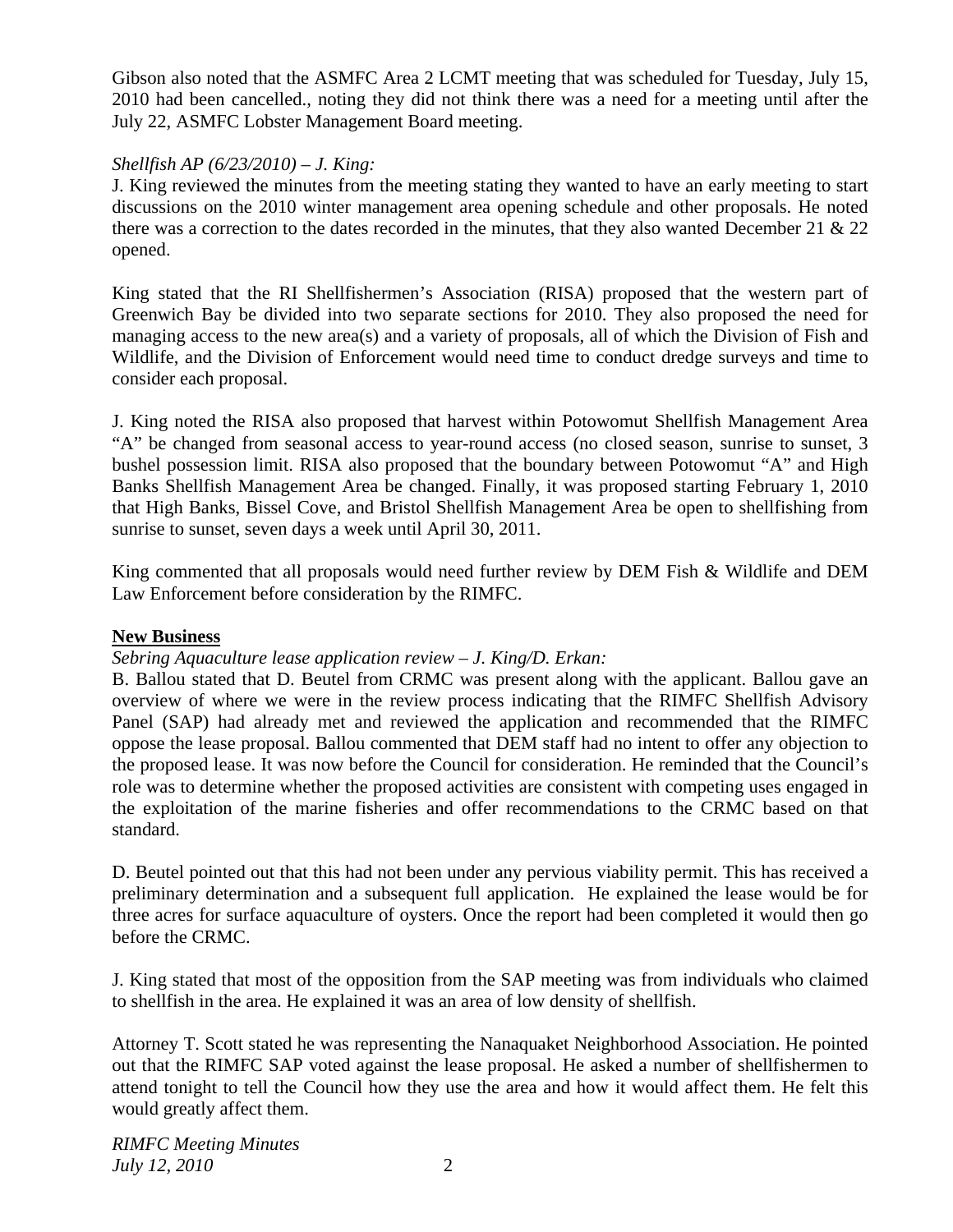M. Souza, commercial shellfisherman and resident of Tiverton, spoke in opposition to the aquaculture lease proposal. He commented that when areas were closed to shellfishing due to pollution he shellfishes in Nanaquaket pond in the area where the lease is being proposed. M. Souza stated he does not work there all the time but he does work there, especially during the months of April and November, the windy months. He stated he was not in favor of the lease at all.

C. Rose stated he lived in Tiverton his whole life and grew up working in the pond. He agreed with M. Souza, and stated that the density comes and goes and sometimes shellfishing is really good and sometimes it is slow. He mentioned there were many people present tonight who have dug in that pond and have made a good living from the pond. He was concerned about putting a number of shellfishermen out of business for one aquaculture business. He was opposed to the proposed lease application.

R. Pudula, shellfisherman and Tiverton resident, stated he was in agreement with the other two shellfishermen and that he had grew up shellfishing in the area. He was opposed to the lease application.

S. Medeiros asked for clarification and wanted to know if the 3-acre lease would in effect remove three acres from everyone else use. D. Beutel confirmed that would be the case.

B. Ballou asked if there was a motion.

#### **J. King made a motion to recommend that the Director advise CRMC to approve the Sebring Aquaculture lease application. S. Parente second the motion.**

R. Hittinger stated he was incline to consider the vote by the SAP which was to oppose the lease application. He normally prefers to follow the advice of the AP and was not comfortable not following their advice.

J. King explained that the lease was for only 3 acres and the pond was about 200 acres so that was about 1% of the pond. Additionally, the lease would become a brood stock for the area.

For the record, N. Lazar noted that the Council had been supplied with approximately 18 letters of objection, also a letter of objection from the Town of Tiverton.

### B. Ballou asked for a vote. **The motion to recommend that the Director advise CRMC to approve the Sebring Aquaculture lease application failed (2 in favor; J. King and S. Parente) to (3 opposed; R. Hittinger, S. Medeiros, and R. Bellavance).**

For clarification purposes, B. Ballou asked if any of the three would like to make a motion to not approve the lease. **S. Medeiros made a motion to recommend that the Director advise CRMC not approve the Sebring Aquaculture lease application. R. Hittinger, second the motion.**

B. Ballou asked for a vote. **The motion to recommend that the Director advise CRMC not approve the Sebring Aquaculture lease application passed (3 in favor; R. Hittinger, S. Medeiros, and R. Bellavance) to (2 opposed; J. King and S. Parente).**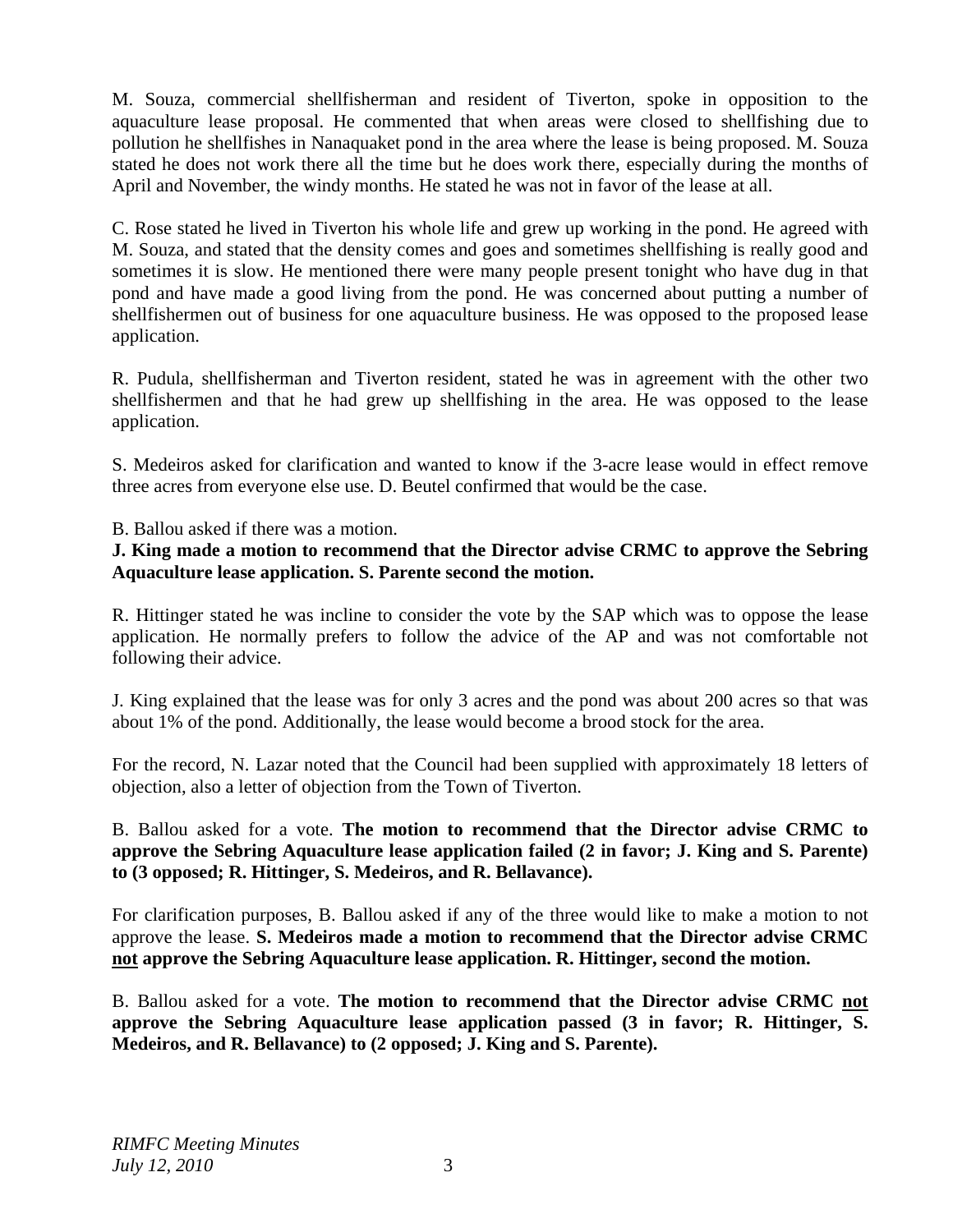*Review of RI Oyster Restoration Initiative – N. Lazar: Proposed Spawner Sanctuary & Oyster Harvest Moratorium – Quonochontaug Pond: Proposed Spawner Sanctuary – Potter Pond/Sycamore Cove: Oyster Harvest Moratorium – Bissel Cove/Fox Island* 

B. Ballou explained that the next four items were all related and would be outlined by N. Lazar. These are proposed Spawner Sanctuaries or Moratoria that are being proposed for adoption by DEM.

N. Lazar explained that by statute DEM is required to provide the citizens of the state an oyster restoration program. He gave the history of the program and some background, which was also presented to Council members in their packets. DEM was responsible to find areas where oysters could be placed. Two ways to do this was to establish spawner sanctuaries and to have a moratorium on oyster harvest only. DEM has seeded the last couple of years starting with 2.4 million in 2008, and 8.9 million oysters seeded in 2009. We anticipate having about 9 million for 2010. He indicated as we grow the program we need to establish spawner sanctuaries. There are three areas being proposed; establishing a moratorium in Quonochontaug Pond and a spawner sanctuary, which the Council already reviewed and voted on. The second one is Sycamore Cove in Potter Pond, which has gone through the SAP process with an agreement with the Division to reduce the size by onehalf. The third proposal is the moratorium for oyster harvest in Bissel Cove.

B. Ballou pointed out that the moratorium for Quonochontaug Pond would be for three years instead of the original proposal for five years. B. Ballou asked if there were any other questions. He commented that all three items needed action and if the Council wanted to address them individually or as a group.

#### **J. King made a motion to recommend that the Director adopt all three measures as presented; to move forward with establishing a spawner sanctuary and a moratorium in Quonochontaug Pond, establish a spawner sanctuary in Sycamore Cove of Potter Pond, and establish a moratorium on oyster harvest in Bissel Cove/Fox Island**. **R. Bellavance second the motion.**

S. Parente made a comment relative to Sycamore Cove of Potter Pond stating the Division made a very reasonable compromise by reducing the area to half of the original size. He felt this would enhance the quality of the pond going forward.

B. Ballou asked for a vote. **The motion passed unanimously to recommend that the Director adopt all three measures as presented; to move forward with establishing a spawner sanctuary and a moratorium in Quonochontaug Pond, establish a spawner sanctuary in Sycamore Cove of Potter Pond, and establish a moratorium on oyster harvest in Bissel Cove/Fox Island**.

### *Discussion on make-up of Industry Advisory Committee (IAC) – B. Ballou:*

any thoughts or suggestions for a replacement for R. Bellavance.

B. Ballou pointed out that R. Bellavance who had served on the committee in the commercial fishing license representative slot, was now a RIMF Council member and would need to be replaced. Ballou also asked the Council to decide if they were comfortable with the current make up of the committee, whether there were any suggested changes, or additions, and in particular, if anyone had

R. Bellavance stated he got involved with the IAC when he held a non-restrictive finfish license. S. Parente then clarified by asking if they would then be looking for someone who held a CFL.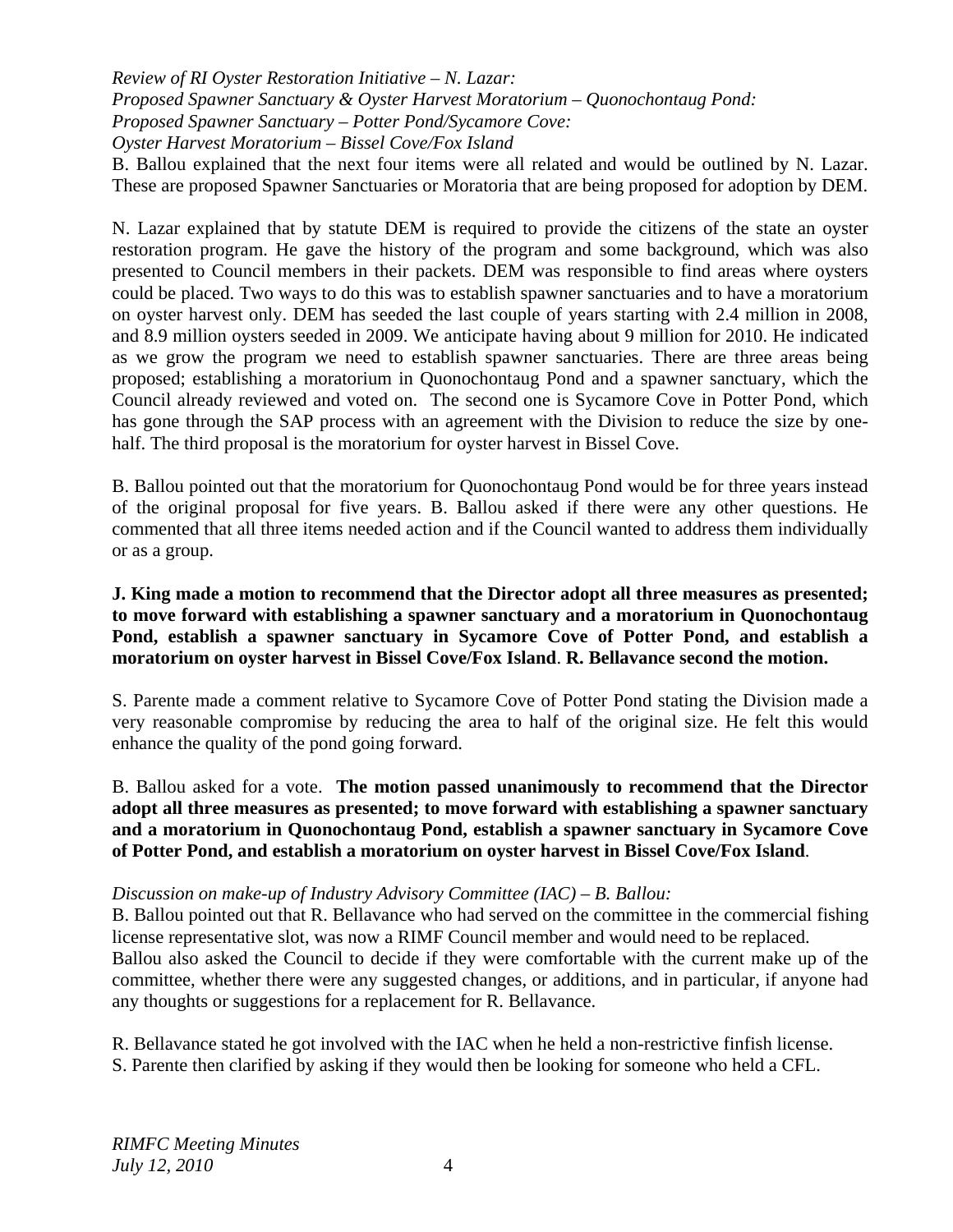R. Bellavance stated he had put a few calls out to some people to see if anyone was interested in filling the seat, but had no response yet. B. Ballou stated that the Division would also send out a letter of solicitation to find some interested candidates.

G. Allen commented that he felt there should be a recreational member on the committee, because there are times when issues are considered by the IAC that also affects recreational fishermen.

G. Powers stated that it is not an exclusive committee and if the Council members were of a mine to include a recreational member it could be consistence with the statutory mandate.

There was Council discussion about possibly allowing for a recreational slot on the IAC.

B. Ballou suggested that we send out a solicitation that sort three new positions on the IAC; one would be a replacement for R. Bellavance, a CFL holder or someone that does not hold a restrictive finfish endorsement, a recreational representative, and a charter/party boat representative.

There was Council discussion about making sure people understood that attendance was mandatory for these meetings since a quorum was needed in order to conduct business.

### *Charter/Party Boat and Commercial Rod & Reel Issues – J. King:*

B. Ballou read a hand out that he had prepared pertaining to policies governing recreational  $\&$ commercial fishing operations and went through each section. He noted that the handout was formulated from various meetings during the past year including IAC meetings. The intent was to clarify and formalize the status quo with regard to these issues and rationalize some of the current provisions. We are now hoping to get the Council's input and support on the policy framework. The next step would be for DEM to link these provisions to specific regulations and ultimately convert the entire framework into a proposed regulatory framework. Then pursue adoption of the framework through a standard regulatory hearing process. He explained that the last item would require legislative involvement. Therefore, the point of the meeting tonight was to go through the document and come up with a package that everyone supports then move forward from there.

In the section for Vessels Fishing Recreationally and Commercially (policy #3A) it was pointed out that there could be a conflict with the Highly Migratory Species Fisheries Management Plan.

P. Capauldi, recreational fisherman, stated he had concerns about proposed policy #3C pointing out that if he, as a recreational fisherman, happened to be on a boat that had a commercial license he should still be able to fish recreationally off that boat. He noted that if you blanket that you have to have a commercial license in order to fish on a commercially licensed boat then what would happen to the recreational person that applied for a recreational license and was lucky enough to get a ride on a commercial boat to fish our waters. B. Ballou stated that the proposed changes would not eliminate that provision which was allowed under current regulation. P. Capauldi stated that he did not feel that was how the proposed policy read and just wanted to make sure this would be allowed. There was Council and audience discussion on this proposed policy.

- A. DeAngelis stated he was in support of the new proposed policies.
- R. King suggested that the Department license vessels instead.

In the section for Vessels Fishing Commercially & Reel (policy #4) J. King wanted it clarified that this pertained only to the finfish fishery not to the shellfish fishery.

B. Ballou explained that the last section "Vessels Fishing Commercially Using Rod & Reel" (policy #5) would require a statutory change and a bill to go before the General Assembly to change.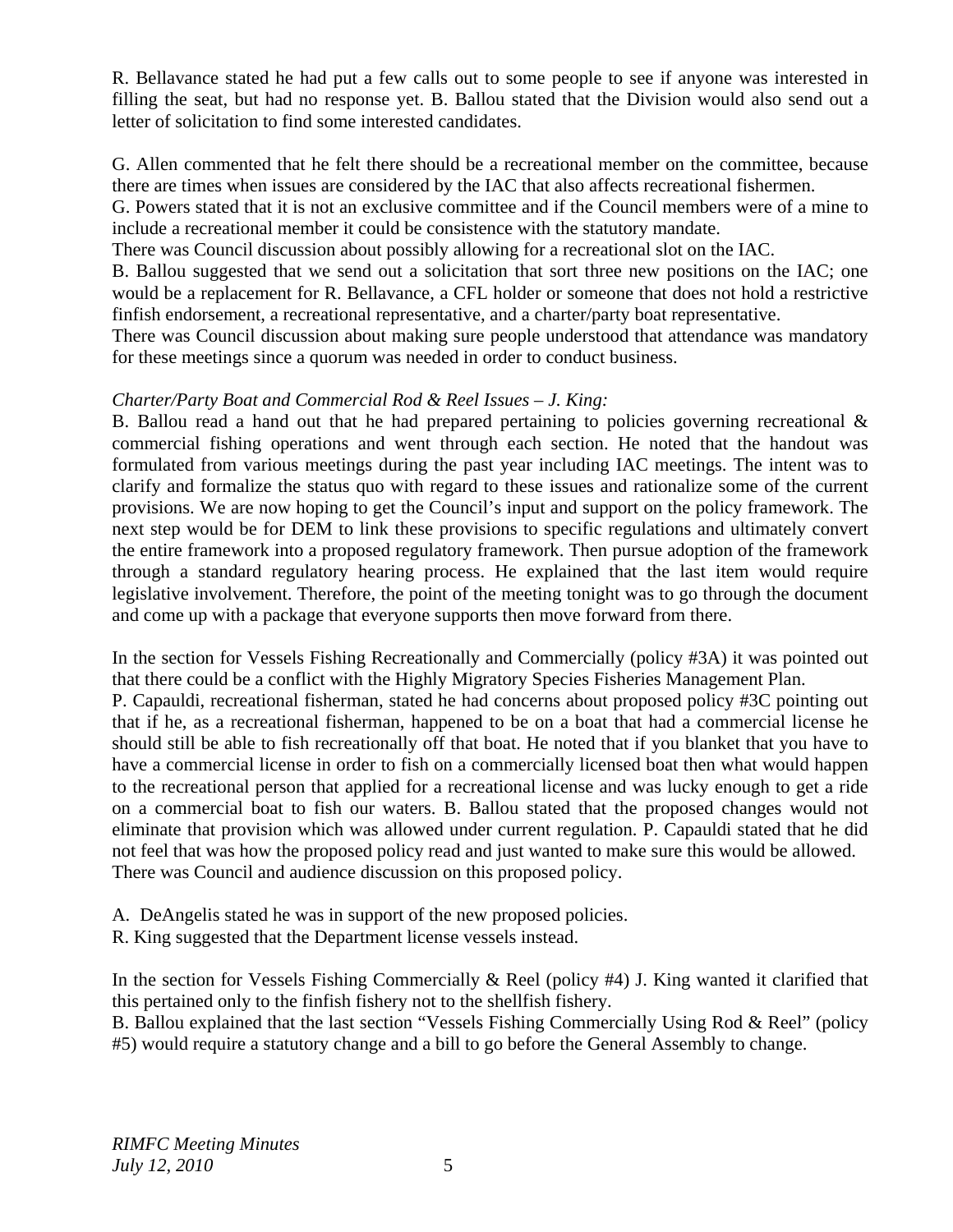J. King brought up some issues about diving for shellfish where two people were licensed on the boat but only one person was actually "harvesting". B. Ballou stated he would have to look into the issue he was not prepared to address shellfish concerns.

S. Medeiros stated that proposed policy #5C has been argued for years and he was on board to get it straighten out.

S. Parente stated he concurred with the proposed policy changes and the recommendations that the Division was bring forward. R. Bellavance also stated he was in agreement with the comments made by S. Parente and was in favor of the proposed policy changes.

J. King requested the reference to shellfish made in proposed policy #5C be removed. He wanted it to be clear that the proposed changes did not have anything to do with shellfish and were only directed at finfish licenses.

K. Booth, representing the RI Commercial Rod & Reel Association, stated his organization was in support of the proposed policy changes, which would clarify the regulations especially those pertaining to charter/party boat. He also commented about a commercial fisherman's ability to keep fish for personal use. He expressed concern when a commercial fisherman comes back with 50 pounds of sub19 ½ inch fluke and claims it all for personal use, there should be a provision that there has to be a sale for that personal use to be able to take effect. If he is not selling anything then he is recreationally fishing and it should be over 19 ½ inches for fluke.

There was some audience discussion about this concern. B. Ballou felt this was a valid concern and would consider the comments moving forward. A. DeAngelis stated he was in support of proposed policy #5C.

J. Renone expressed concerns about divers, stating that four and five divers are catching four and five striped bass each and then selling them, this proposed policy (#5C) change does not address divers at all. He felt to limit this to just commercial rod and reel was a problem. He suggested including diving and spear fishing.

B. Ballou stated that he got the feeling from Council comments that there was recognition and support with moving forward with the clarification of these proposed policies and developing them in to regulation. He clearly stated this does not make any changes to current regulation, there would first need to be a formal public hearing process.

### *Approval of Summer Flounder AP Agenda – R. Hittinger:*

R. Hitting stated the meeting date had not been determined yet but would be either late August or early September. He reviewed agenda items and noted if anyone had any proposals for the 2011 commercial fishery to bring them to the meeting. There were no objections by the Council to approving the agenda therefore the agenda was approved.

#### *Approval of Scup/Black Sea Bass AP Agenda – K. Ketcham:*

Since K. Ketcham was not present, B. Ballou reviewed the items on the agenda. There were no objections by the Council to approving the agenda therefore the agenda was approved.

### *Approval of Industry Advisory Committee (IAC) Agenda – K. Ketcham:*

Since K. Ketcham was not present, B. Ballou reviewed the agenda, stating this was in the Council packet and needed approval in case another IAC meeting was necessary in August.

*RIMFC Meeting Minutes July 12, 2010* 6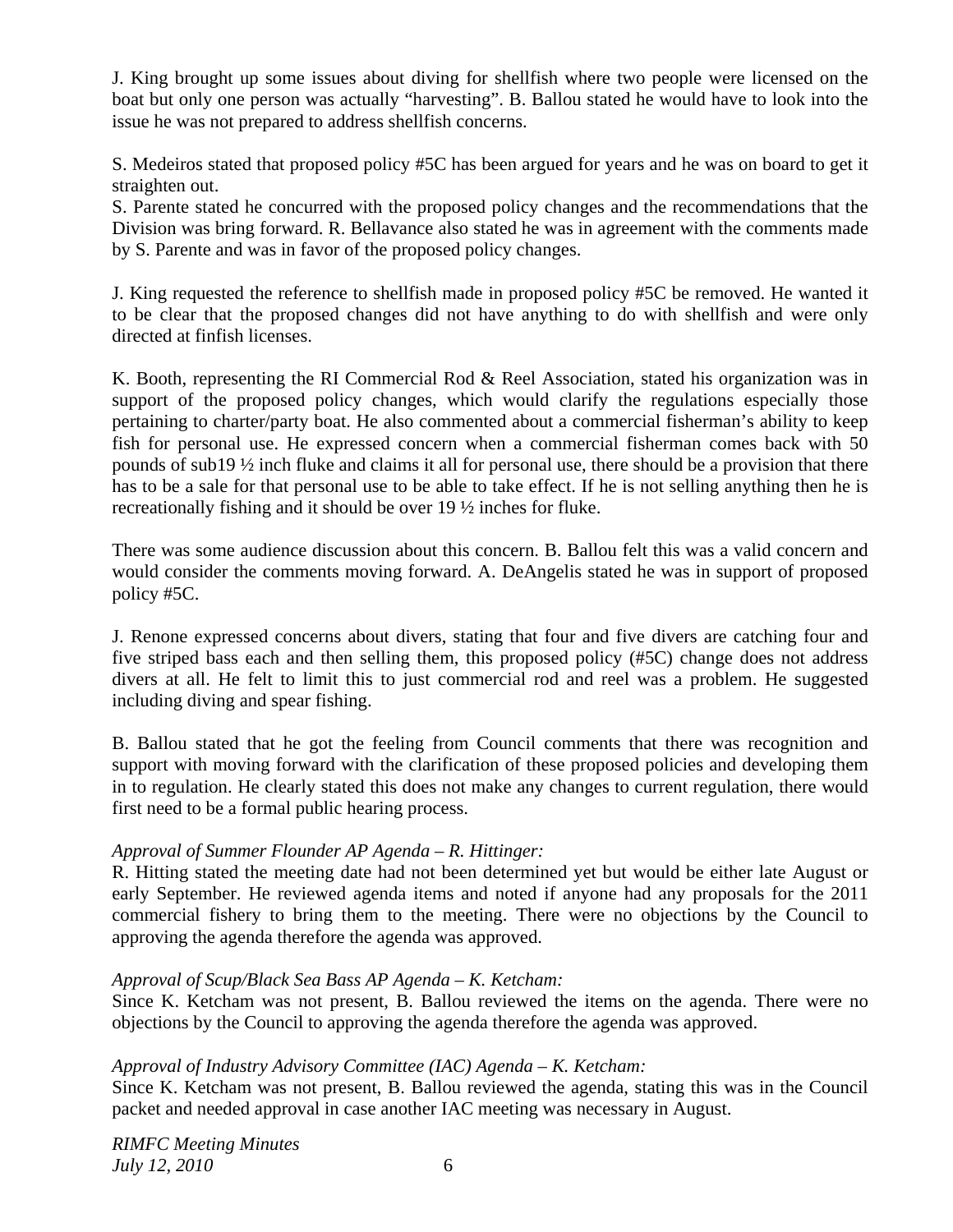### *Approval of Shellfish AP Agenda – J. King:*

The SAP meeting was scheduled for July 21, 2010 at 4:30 PM. J. King stated he was disappointed with the outcome of the last public hearing pertaining to the soft-shell clam fishery. He felt everyone from the Director, Water Quality, Fish & Wildlife, Law Enforcement, RIMFC, himself, the shellfishermen to the Dealer's had dropped the ball with this issue. He wanted to know why the Division of Fish & Wildlife waited until May to do something when they knew about the pollution closure lines back in January. He felt everything was rushed so no one fully understood the potential problems and made hasty decisions. King explained to revisit the issue now was too late the softshell clam fishery had already been ruined. The price was too low now. Had the fishery been managed with the proposed regulations in place the resource and higher price would have lasted longer. Since the proposed regulations did not go into effect, over harvesting had occurred. King pointed out that fishermen do not ask for increases in minimum sizes, or decreases in bushel limits unless they see a problem. He felt what happened was devastating to the fishery, and should not have happen. He felt having another Shellfish AP meeting on the same issue was too late, the resource had already been depleted. He noted that two months had been wasted and two months of clams had been wasted. J. King stated that the price for clams was as low as 50 cents per pound. King also expressed frustration with the area openings due to improved water quality indicating he received calls from Water Quality the night before the area was due to open and sometimes just before a holiday. He pointed out what are the dealers going to do, they had already filled all their coolers up with the hope of selling out over the weekend. Then thinking the area would open for the following week and they could purchase more product. He explained the Dealers could not take more product so they dropped the price or reduced the number of bushels they took, and even requested a 2 inch size limit in order to ship the product out of state. He noted that the Dealers ended up doing exactly what the shellfishermen had asked the Department to do. King also stated he observed some shellfishermen taking three possession limits in one day. He asked whether one person could harvest the limit of two licensed individuals, noting there were two licensed people on the boat but only one is doing the actual harvesting.

J. King outlined what he would like to have addressed at the SAP meeting; revisit soft-shell clam bushel limits, revisit Conimicut Point as a special management area, soft-shell clam harvesting methods, and address soft-shell clam undersized to be changed from piece to quarts. He also wanted to let the Director have the flexibility in the special management area to be able to make changes easily without having to go through a series of meetings and public hearings.

B. Ballou explained that the Director took no action since the June 2, 2010 public hearing therefore the issue remains alive and suitable for revisiting. Had the Director enacted any regulations and if this was a discussion about changing those regulations this would be a more difficult exercise. He noted the challenge would be to have a Council meeting following the SAP meeting in a timely manner. Ballou encouraged Council members to attend the July 21, 2010 SAP meeting so they could hear the discussions first hand. He also noted that it would be challenging for staff to pull all the information together for a Council meeting slated for July 29, 2010.

G. Powers stated that the pending SAP meeting cannot be used to request or suggest that the Director take action, rather the Director can act given that no action has been taken yet. However, the Director would be limited to the record that was before him at the close of the public hearing. If you wish to supplement the record, it would require that the issue be put out to public notice again.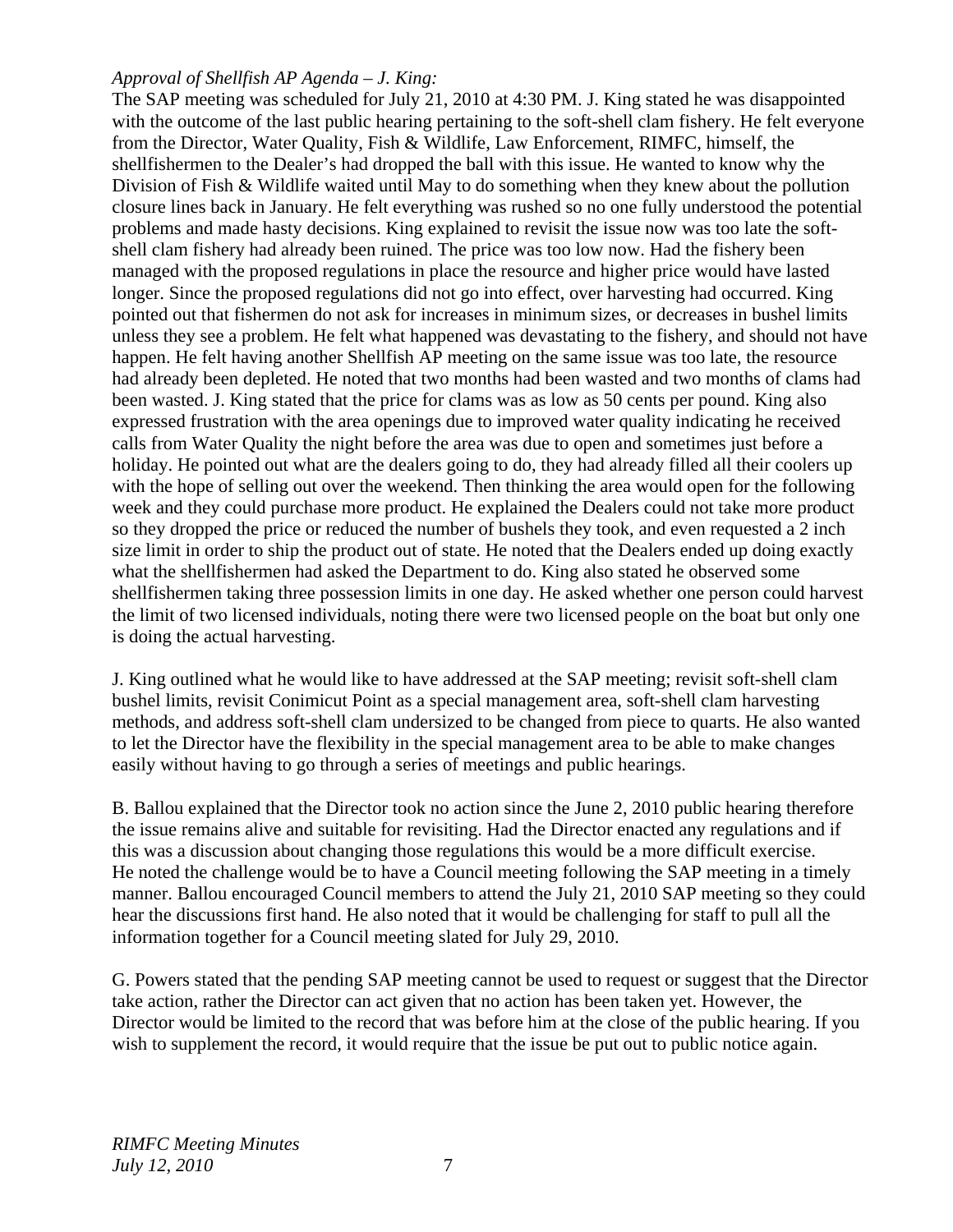There was discussion on how to proceed. G. Powers pointed out that the Council had already given their recommendation to the Director, and it would muddy the waters if they voted for reconsideration of that vote. He commented that the record was complete enough for the Director to take a course of action that might be deemed necessary, but it cannot be supplemented.

B. Ballou stated there were two courses of action; one to rest on the Director's opportunity to make a decision based on the record, which remains viable, the other is to reinitiate an entire new AP process but that would be a two to three month long process.

N. Lazar pointed out that the public hearing did include three items; to increase the minimum legal size of soft-shell clams, the bushel limit, and to establish Conimicut Point as a management area. He reviewed the Council votes which were to increase the minimum legal size of soft-shell clams to 1 ¾ inches, and they did not take action or give a recommendation on the other two items.

G. Powers pointed out that the Director can consider the Council's actions, and can still act accordingly, he would just need to provide reasons for doing so.

B. Ballou explained the question was whether to hold a SAP meeting for further discussion, and if there was subsequent information that comes out of the meeting, then move forward with another public hearing.

D. Erkan suggested that both occur. To see if the Director would consider the initial proposals, and run the process to consider the new information then determine if there needed to be any regulatory changes.

Both B. Ballou and J. King agreed with D. Erkan's suggestion. J. King thanked D. Erkan for making the suggestion.

J. King again voiced his frustrations with what occurred with the recent soft-shell clam fishery.

L. Mouradjian stated the options that were discussed at the public hearing were viable control measures that the Director has for consideration so we are still in the game the only issue that we will not be able to address is method of harvest. That may be something the SAP may want to consider.

B. Ballou asked the Council, and in particular J. king, if there should be a July 21 SAP meeting. J. King felt there should be one and they should proceed as D. Erkan had suggested. The Council was in agreement with that course of action; there were no objections from the Council, the July 21 SAP agenda was approved.

### *Appointment of new member to Advisory Panels and AP member chnages – N. Scarduzio:*

N. Scarduzio stated there were two applications received for two positions on the SAP. The first application was from M. Souza who was applying to be the alternate for D. Brayton in the East Bay slot. His application had been reviewed by DEM Law Enforcement. G. Renzulli applied to be the alternate for J. Schey. His application had also been reviewed by DEM Law Enforcement and had cleared the process. **J. King made a motion to appointment both applicants. Second by R. Hittinger.** B. Ballou asked for a vote. **The motion passed unanimously to appointment both M. Souza and G. Renzulli to the SAP.**